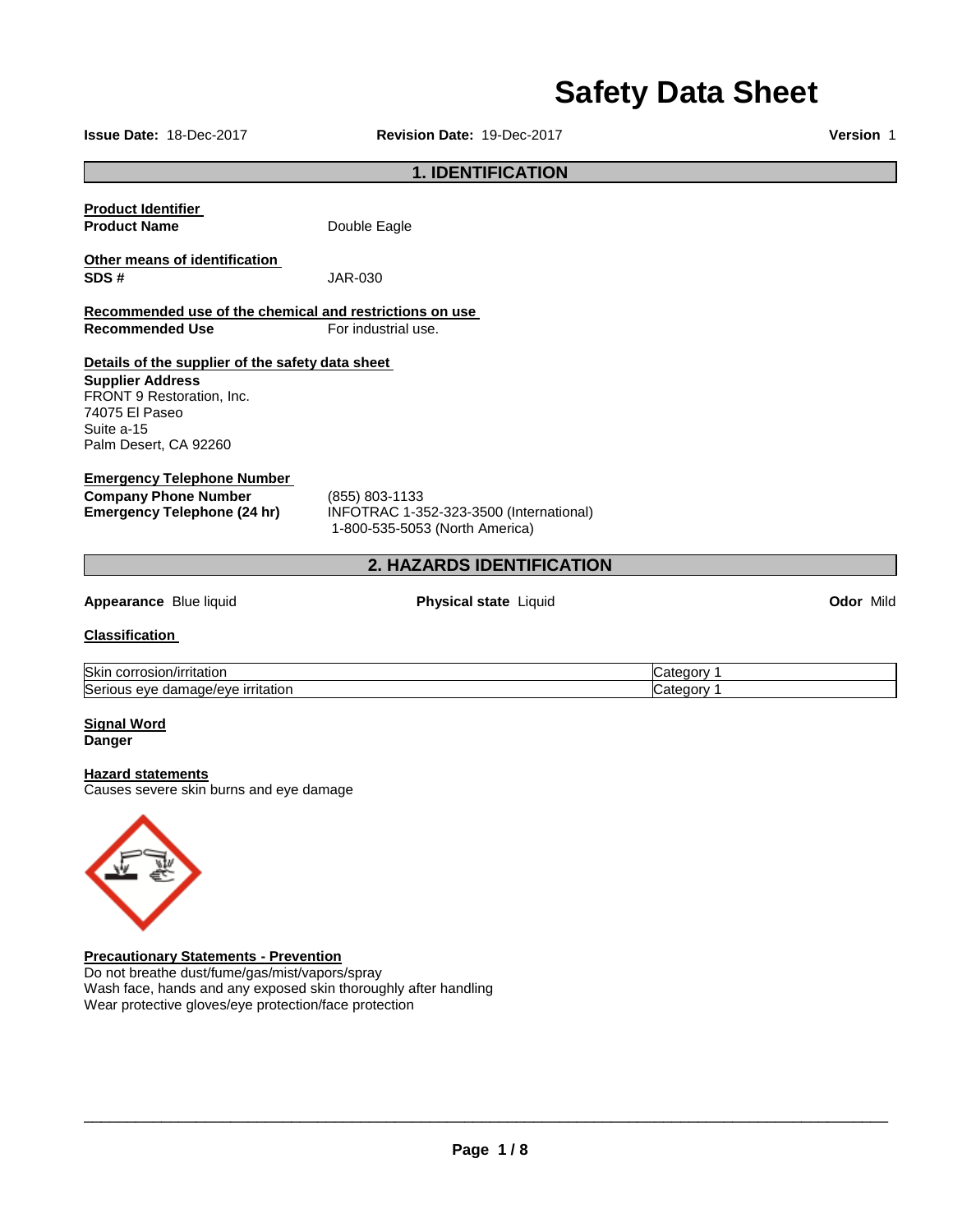### **Precautionary Statements - Response**

IF IN EYES: Rinse cautiously with water for several minutes. Remove contact lenses, if present and easy to do. Continue rinsing Immediately call a POISON CENTER or doctor IF ON SKIN (or hair): Remove/Take off immediately all contaminated clothing. Rinse skin with water/shower Wash contaminated clothing before reuse Immediately call a poison center or doctor/physician IF INHALED: Remove person to fresh air and keep comfortable for breathing

\_\_\_\_\_\_\_\_\_\_\_\_\_\_\_\_\_\_\_\_\_\_\_\_\_\_\_\_\_\_\_\_\_\_\_\_\_\_\_\_\_\_\_\_\_\_\_\_\_\_\_\_\_\_\_\_\_\_\_\_\_\_\_\_\_\_\_\_\_\_\_\_\_\_\_\_\_\_\_\_\_\_\_\_\_\_\_\_\_\_\_\_\_

Immediately call a POISON CENTER or doctor

IF SWALLOWED: Rinse mouth. Do NOT induce vomiting

### **Precautionary Statements - Storage**

Store locked up

### **Precautionary Statements - Disposal**

Dispose of contents/container to an approved waste disposal plant

### **3. COMPOSITION/INFORMATION ON INGREDIENTS**

| <b>Chemical Name</b>   | CAS No.     | Weight-% |
|------------------------|-------------|----------|
| <b>Givcol Ether EB</b> | 111-76-2    | $5 - 10$ |
| Sodium metasilicate    | 6834-92-0   | l -5     |
| Nonylphenol Ethoxylate | 127087-87-0 | 1-5      |

\*\*If Chemical Name/CAS No is "proprietary" and/or Weight-% is listed as a range, the specific chemical identity and/or percentage of composition has been withheld as a trade secret.\*\*

### **4. FIRST AID MEASURES**

| <b>First Aid Measures</b>                  |                                                                                                                                                                                                                 |
|--------------------------------------------|-----------------------------------------------------------------------------------------------------------------------------------------------------------------------------------------------------------------|
| <b>General Advice</b>                      | Provide this SDS to medical personnel for treatment.                                                                                                                                                            |
| <b>Eye Contact</b>                         | IF IN EYES: Rinse cautiously with water for several minutes. Remove contact lenses, if<br>present and easy to do. Continue rinsing. Immediately call a poison center or<br>doctor/physician.                    |
| <b>Skin Contact</b>                        | IF ON SKIN (or hair): Remove/Take off immediately all contaminated clothing. Rinse skin<br>with water/shower. Wash contaminated clothing before reuse. Immediately call a poison<br>center or doctor/physician. |
| <b>Inhalation</b>                          | IF INHALED: Remove victim to fresh air and keep at rest in a position comfortable for<br>breathing. Immediately call a poison center or doctor/physician.                                                       |
| Ingestion                                  | IF SWALLOWED: Rinse mouth. Do NOT induce vomiting.                                                                                                                                                              |
| <b>Most important symptoms and effects</b> |                                                                                                                                                                                                                 |
| <b>Symptoms</b>                            | Causes severe skin burns and eye damage.                                                                                                                                                                        |
|                                            | Indication of any immediate medical attention and special treatment needed                                                                                                                                      |
| <b>Notes to Physician</b>                  | Treat symptomatically.                                                                                                                                                                                          |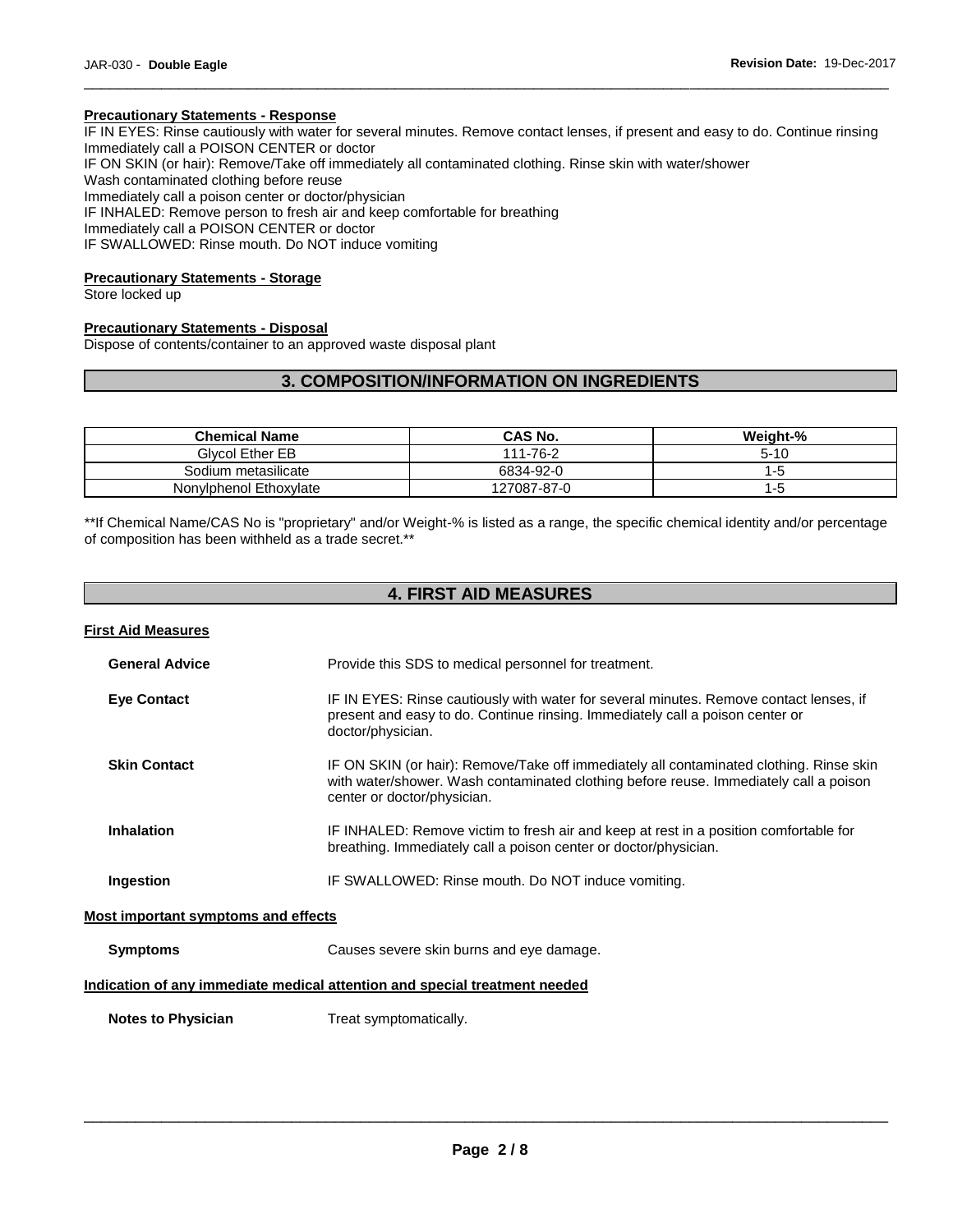### \_\_\_\_\_\_\_\_\_\_\_\_\_\_\_\_\_\_\_\_\_\_\_\_\_\_\_\_\_\_\_\_\_\_\_\_\_\_\_\_\_\_\_\_\_\_\_\_\_\_\_\_\_\_\_\_\_\_\_\_\_\_\_\_\_\_\_\_\_\_\_\_\_\_\_\_\_\_\_\_\_\_\_\_\_\_\_\_\_\_\_\_\_ **5. FIRE-FIGHTING MEASURES**

### **Suitable Extinguishing Media**

Use extinguishing measures that are appropriate to local circumstances and the surrounding environment.

**Unsuitable Extinguishing Media** Not determined.

### **Specific Hazards Arising from the Chemical**

Not determined.

### **Protective equipment and precautions for firefighters**

As in any fire, wear self-contained breathing apparatus pressure-demand, MSHA/NIOSH (approved or equivalent) and full protective gear.

### **6. ACCIDENTAL RELEASE MEASURES**

### **Personal precautions, protective equipment and emergency procedures**

| <b>Personal Precautions</b>                                  | Use personal protective equipment as required.                                                                                                                                                                                                                    |  |
|--------------------------------------------------------------|-------------------------------------------------------------------------------------------------------------------------------------------------------------------------------------------------------------------------------------------------------------------|--|
| <b>Environmental precautions</b>                             |                                                                                                                                                                                                                                                                   |  |
| <b>Environmental precautions</b>                             | See Section 12 for additional Ecological Information.                                                                                                                                                                                                             |  |
| Methods and material for containment and cleaning up         |                                                                                                                                                                                                                                                                   |  |
| <b>Methods for Containment</b>                               | Prevent further leakage or spillage if safe to do so.                                                                                                                                                                                                             |  |
| <b>Methods for Clean-Up</b>                                  | Keep in suitable, closed containers for disposal.                                                                                                                                                                                                                 |  |
| <b>7. HANDLING AND STORAGE</b>                               |                                                                                                                                                                                                                                                                   |  |
| <b>Precautions for safe handling</b>                         |                                                                                                                                                                                                                                                                   |  |
| <b>Advice on Safe Handling</b>                               | Handle in accordance with good industrial hygiene and safety practice. Do not breathe<br>dust/fume/gas/mist/vapors/spray. Wash face, hands and any exposed skin thoroughly after<br>handling. Wear protective gloves/protective clothing and eye/face protection. |  |
| Conditions for safe storage, including any incompatibilities |                                                                                                                                                                                                                                                                   |  |
| <b>Storage Conditions</b>                                    | Keep container tightly closed and store in a cool, dry and well-ventilated place. Store locked<br>up.                                                                                                                                                             |  |
| <b>Incompatible Materials</b>                                | None known based on information supplied.                                                                                                                                                                                                                         |  |

### **8. EXPOSURE CONTROLS/PERSONAL PROTECTION**

### **Exposure Guidelines**

| <b>Chemical Name</b> | <b>ACGIH TLV</b>   | <b>OSHA PEL</b>                      | <b>NIOSH IDLH</b>         |
|----------------------|--------------------|--------------------------------------|---------------------------|
| Glycol Ether EB      | TWA: 20 ppm        | TWA: 50 ppm                          | IDLH: 700 ppm             |
| 111-76-2             |                    | TWA: 240 mg/m <sup>3</sup>           | TWA: 5 ppm                |
|                      |                    | (vacated) TWA: 25 ppm                | TWA: 24 mg/m <sup>3</sup> |
|                      |                    | (vacated) TWA: 120 mg/m <sup>3</sup> |                           |
|                      |                    | (vacated) S*                         |                           |
|                      |                    | $S^*$                                |                           |
| Sodium metasilicate  | $2 \text{ mg/m}^3$ | 2 mg/m $3$                           |                           |
| 6834-92-0            |                    |                                      |                           |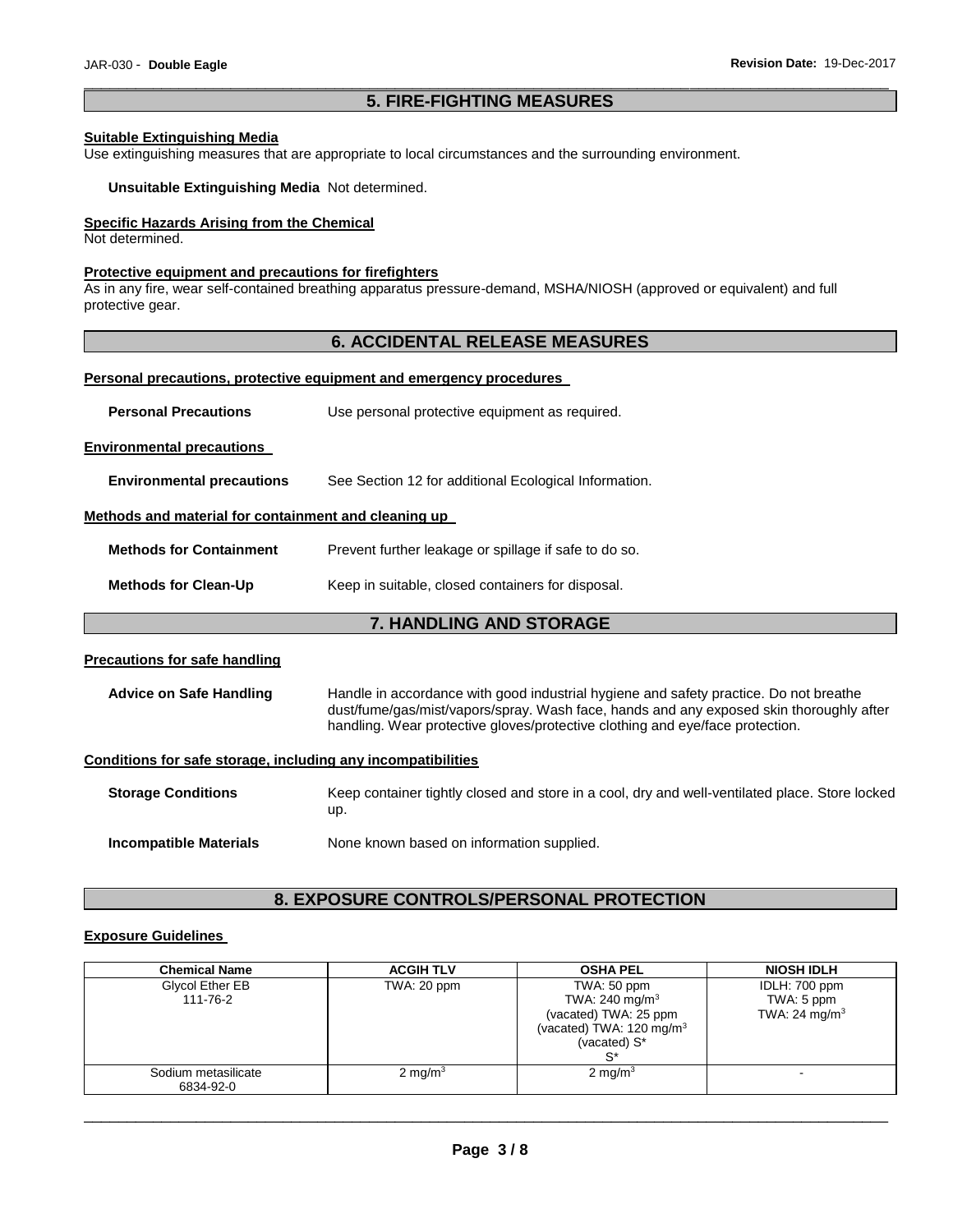### **Appropriate engineering controls**

| <b>Engineering Controls</b>     | Apply technical measures to comply with the occupational exposure limits.                                                                                                                                                                           |  |
|---------------------------------|-----------------------------------------------------------------------------------------------------------------------------------------------------------------------------------------------------------------------------------------------------|--|
|                                 | Individual protection measures, such as personal protective equipment                                                                                                                                                                               |  |
| <b>Eve/Face Protection</b>      | Wear appropriate protective eyeglasses or chemical safety goggles as described by<br>OSHA's eye and face protection regulations in 29 CFR 1910.133 or European Standard<br>EN166. Refer to 29 CFR 1910.133 for eye and face protection regulations. |  |
| <b>Skin and Body Protection</b> | Wear appropriate clothing to prevent repeated or prolonged skin contact. Refer to 29 CFR<br>1910.138 for appropriate skin and body protection.                                                                                                      |  |
| <b>Respiratory Protection</b>   | Refer to 29 CFR 1910.134 for respiratory protection requirements.                                                                                                                                                                                   |  |

\_\_\_\_\_\_\_\_\_\_\_\_\_\_\_\_\_\_\_\_\_\_\_\_\_\_\_\_\_\_\_\_\_\_\_\_\_\_\_\_\_\_\_\_\_\_\_\_\_\_\_\_\_\_\_\_\_\_\_\_\_\_\_\_\_\_\_\_\_\_\_\_\_\_\_\_\_\_\_\_\_\_\_\_\_\_\_\_\_\_\_\_\_

**General Hygiene Considerations** Handle in accordance with good industrial hygiene and safety practice.

### **9. PHYSICAL AND CHEMICAL PROPERTIES**

### **Information on basic physical and chemical properties**

| <b>Physical state</b>               | Liquid             |                       |                |
|-------------------------------------|--------------------|-----------------------|----------------|
| Appearance                          | <b>Blue liquid</b> | Odor                  | Mild           |
| <b>Color</b>                        | Blue               | <b>Odor Threshold</b> | Not determined |
|                                     |                    |                       |                |
| <b>Property</b>                     | Values             | Remarks • Method      |                |
| рH                                  | < 12.2             |                       |                |
| <b>Melting Point/Freezing Point</b> | Not determined     |                       |                |
| <b>Boiling Point/Boiling Range</b>  | Not determined     |                       |                |
| <b>Flash Point</b>                  | Not determined     |                       |                |
| <b>Evaporation Rate</b>             | Not determined     |                       |                |
| <b>Flammability (Solid, Gas)</b>    | Not determined     |                       |                |
| <b>Flammability Limits in Air</b>   |                    |                       |                |
| <b>Upper Flammability Limits</b>    | Not determined     |                       |                |
| <b>Lower Flammability Limit</b>     | Not determined     |                       |                |
| <b>Vapor Pressure</b>               | Not determined     |                       |                |
| <b>Vapor Density</b>                | Not determined     |                       |                |
| <b>Relative Density</b>             | 1.05               |                       |                |
| <b>Water Solubility</b>             | Not determined     |                       |                |
| Solubility in other solvents        | Not determined     |                       |                |
| <b>Partition Coefficient</b>        | Not determined     |                       |                |
| <b>Auto-ignition Temperature</b>    | Not determined     |                       |                |
| <b>Decomposition Temperature</b>    | Not determined     |                       |                |
| <b>Kinematic Viscosity</b>          | Not determined     |                       |                |
| <b>Dynamic Viscosity</b>            | Not determined     |                       |                |
| <b>Explosive Properties</b>         | Not determined     |                       |                |
| <b>Oxidizing Properties</b>         | Not determined     |                       |                |

### **10. STABILITY AND REACTIVITY**

### **Reactivity**

Not reactive under normal conditions.

#### **Chemical Stability**

Stable under recommended storage conditions.

### **Possibility of Hazardous Reactions**

None under normal processing.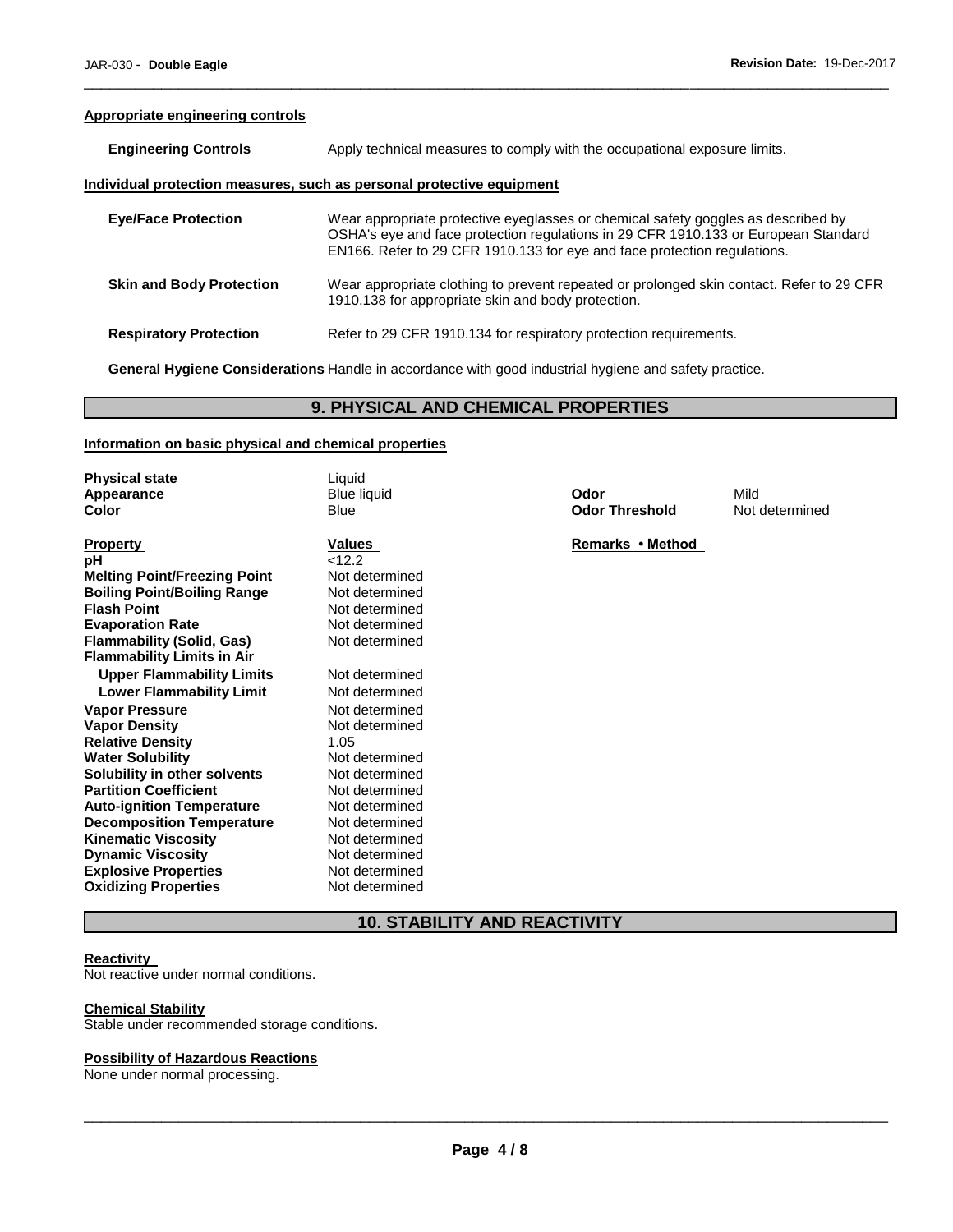# **Conditions to Avoid**

Keep out of reach of children.

**Product Information** 

#### **Incompatible Materials**

None known based on information supplied.

#### **Hazardous Decomposition Products**

None known based on information supplied.

### **11. TOXICOLOGICAL INFORMATION**

\_\_\_\_\_\_\_\_\_\_\_\_\_\_\_\_\_\_\_\_\_\_\_\_\_\_\_\_\_\_\_\_\_\_\_\_\_\_\_\_\_\_\_\_\_\_\_\_\_\_\_\_\_\_\_\_\_\_\_\_\_\_\_\_\_\_\_\_\_\_\_\_\_\_\_\_\_\_\_\_\_\_\_\_\_\_\_\_\_\_\_\_\_

### **Information on likely routes of exposure**

| FIUUUUL IIIIUI IIIALIUII |                           |
|--------------------------|---------------------------|
| <b>Eye Contact</b>       | Causes severe eye damage. |
| <b>Skin Contact</b>      | Causes severe skin burns. |
| <b>Inhalation</b>        | Do not inhale.            |
| Ingestion                | Do not ingest.            |

### **Component Information**

| <b>Chemical Name</b>   | Oral LD50            | <b>Dermal LD50</b>    | <b>Inhalation LC50</b>              |
|------------------------|----------------------|-----------------------|-------------------------------------|
| Glycol Ether EB        | $= 470$ mg/kg (Rat)  | $= 99$ mg/kg (Rabbit) | $= 450$ ppm (Rat) $4 h = 486$ ppm ( |
| 111-76-2               |                      |                       | $Rat$ ) 4 h                         |
| Sodium metasilicate    | $= 1153$ mg/kg (Rat) |                       |                                     |
| 6834-92-0              |                      |                       |                                     |
| Nonylphenol Ethoxylate | $= 1310$ mg/kg (Rat) |                       |                                     |
| 127087-87-0            |                      |                       |                                     |

#### **Information on physical, chemical and toxicological effects**

**Symptoms** Please see section 4 of this SDS for symptoms.

### **Delayed and immediate effects as well as chronic effects from short and long-term exposure**

**Carcinogenicity** Group 3 IARC components are "not classifiable as human carcinogens".

| <b>Chemical Name</b> | ACGIH | <b>IARC</b> | <b>NTF</b><br>. | <b>OSHA</b> |
|----------------------|-------|-------------|-----------------|-------------|
| Glycol Ether EB      | ∾     | Group 3     |                 |             |
| $1 - 76 - 2$<br>44   |       |             |                 |             |

#### **Legend**

*ACGIH (American Conference of Governmental Industrial Hygienists) A3 - Animal Carcinogen IARC (International Agency for Research on Cancer)*

*Group 3 - Not Classifiable as to Carcinogenicity in Humans* 

### **Numerical measures of toxicity**

#### **The following values are calculated based on chapter 3.1 of the GHS document** .

| ATEmix (oral)                 | 4,386.00 mg/kg  |
|-------------------------------|-----------------|
| ATEmix (dermal)               | 13,989.00 mg/kg |
| ATEmix (inhalation-dust/mist) | 14.79 mg/L      |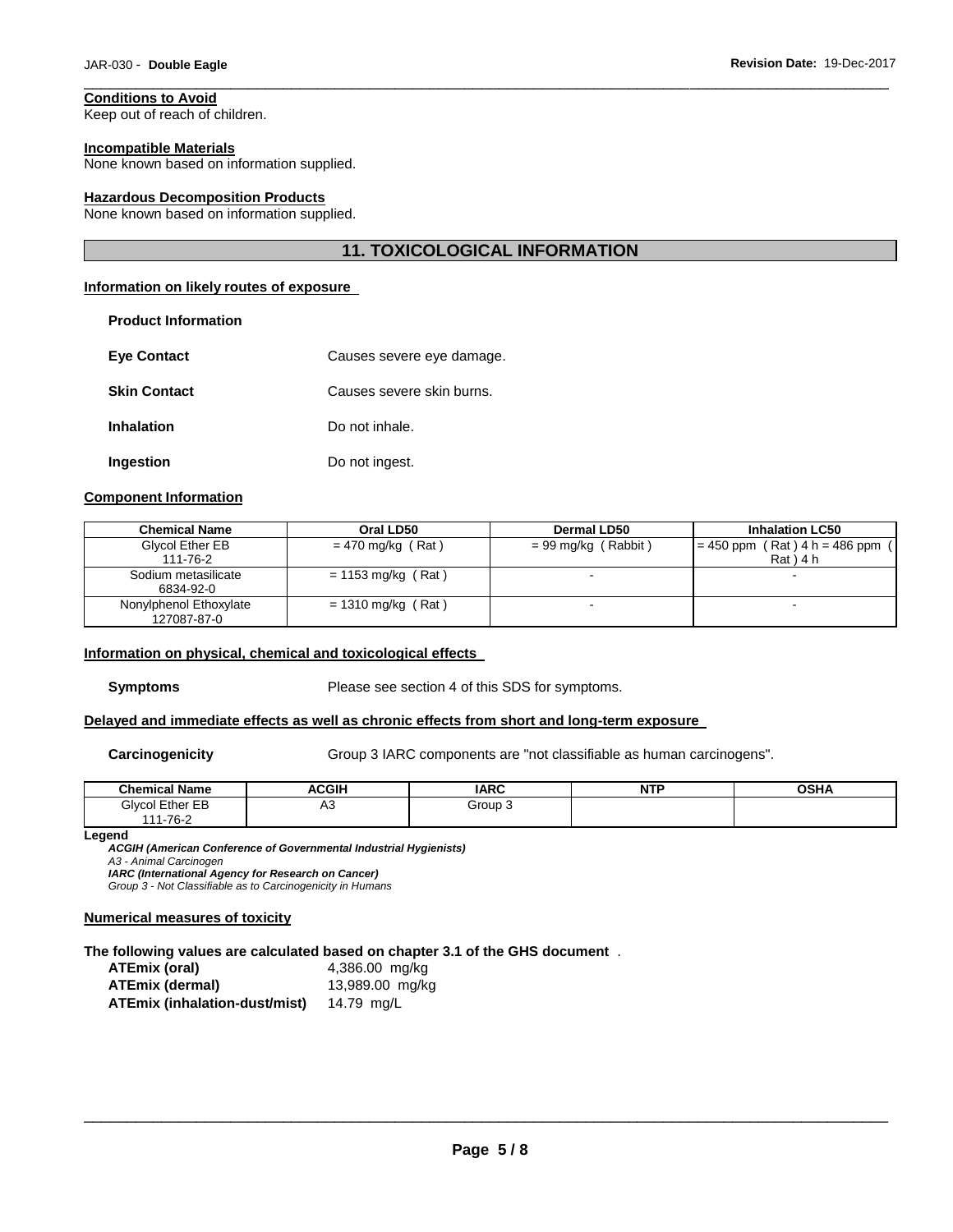### \_\_\_\_\_\_\_\_\_\_\_\_\_\_\_\_\_\_\_\_\_\_\_\_\_\_\_\_\_\_\_\_\_\_\_\_\_\_\_\_\_\_\_\_\_\_\_\_\_\_\_\_\_\_\_\_\_\_\_\_\_\_\_\_\_\_\_\_\_\_\_\_\_\_\_\_\_\_\_\_\_\_\_\_\_\_\_\_\_\_\_\_\_ **12. ECOLOGICAL INFORMATION**

### **Ecotoxicity**

The product is not classified as environmentally hazardous. However, this does not exclude the possibility that large or frequent spills can have a harmful or damaging effect on the environment.

### **Component Information**

| <b>Chemical Name</b> | Algae/aguatic plants | <b>Fish</b>                      | Crustacea                      |
|----------------------|----------------------|----------------------------------|--------------------------------|
| Glycol Ether EB      |                      | 2950: 96 h Lepomis macrochirus   | 1000: 48 h Daphnia magna mg/L  |
| 111-76-2             |                      | mg/L LC50 1490: 96 h Lepomis     | EC50 1698 - 1940: 24 h Daphnia |
|                      |                      | macrochirus mg/L LC50 static     | magna mg/L EC50                |
| Sodium metasilicate  |                      | 210: 96 h Brachydanio rerio mg/L | 216: 96 h Daphnia magna mg/L   |
| 6834-92-0            |                      | LC50 semi-static 210: 96 h       | EC50                           |
|                      |                      | Brachydanio rerio mg/L LC50      |                                |

### **Persistence/Degradability**

Not determined.

# **Bioaccumulation**

### Not determined.

**Mobility** Not determined

### **Other Adverse Effects**

Not determined

### **13. DISPOSAL CONSIDERATIONS**

### **Waste Treatment Methods**

| <b>Disposal of Wastes</b>     | Disposal should be in accordance with applicable regional, national and local laws and<br>regulations. |
|-------------------------------|--------------------------------------------------------------------------------------------------------|
| <b>Contaminated Packaging</b> | Disposal should be in accordance with applicable regional, national and local laws and<br>regulations. |

### **14. TRANSPORT INFORMATION**

| <b>Note</b> | Please see current shipping paper for most up to date shipping information, including<br>exemptions and special circumstances. |
|-------------|--------------------------------------------------------------------------------------------------------------------------------|
| <u>DOT</u>  | Not regulated                                                                                                                  |
| <b>IATA</b> | Not regulated                                                                                                                  |
| <b>IMDG</b> | Not regulated                                                                                                                  |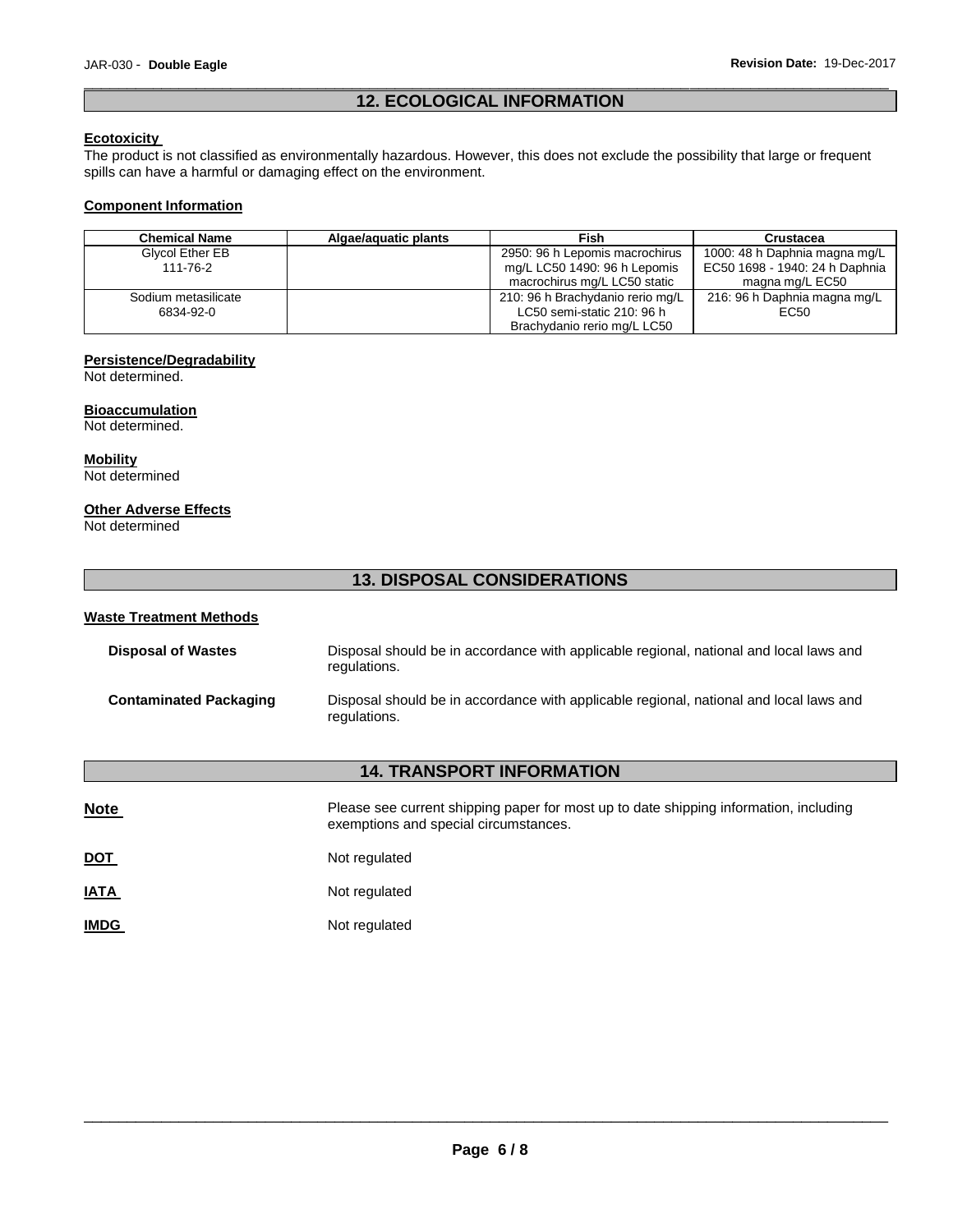### \_\_\_\_\_\_\_\_\_\_\_\_\_\_\_\_\_\_\_\_\_\_\_\_\_\_\_\_\_\_\_\_\_\_\_\_\_\_\_\_\_\_\_\_\_\_\_\_\_\_\_\_\_\_\_\_\_\_\_\_\_\_\_\_\_\_\_\_\_\_\_\_\_\_\_\_\_\_\_\_\_\_\_\_\_\_\_\_\_\_\_\_\_ **15. REGULATORY INFORMATION**

### **International Inventories**

| <b>Chemical Name</b>   | TSCA | <b>DSL/NDSL EINECS/E</b><br><b>LINCS</b> | <b>ENCS</b> | <b>IECSC</b> | <b>KECL</b> | <b>PICCS</b> | <b>AICS</b> |
|------------------------|------|------------------------------------------|-------------|--------------|-------------|--------------|-------------|
| Glycol Ether EB        |      |                                          | Present     |              | Present     |              |             |
| Sodium metasilicate    |      |                                          | Present     |              | Present     |              |             |
| Nonylphenol Ethoxylate |      |                                          | Present     |              | Present     |              |             |

**Legend:** 

*TSCA - United States Toxic Substances Control Act Section 8(b) Inventory* 

*DSL/NDSL - Canadian Domestic Substances List/Non-Domestic Substances List* 

*EINECS/ELINCS - European Inventory of Existing Chemical Substances/European List of Notified Chemical Substances* 

*ENCS - Japan Existing and New Chemical Substances* 

*IECSC - China Inventory of Existing Chemical Substances* 

*KECL - Korean Existing and Evaluated Chemical Substances* 

*PICCS - Philippines Inventory of Chemicals and Chemical Substances* 

*AICS - Australian Inventory of Chemical Substances* 

### **US Federal Regulations**

### **CERCLA**

This material, as supplied, does not contain any substances regulated as hazardous substances under the Comprehensive Environmental Response Compensation and Liability Act (CERCLA) (40 CFR 302) or the Superfund Amendments and Reauthorization Act (SARA) (40 CFR 355).

### **SARA 313**

Section 313 of Title III of the Superfund Amendments and Reauthorization Act of 1986 (SARA). This product contains a chemical or chemicals which are subject to the reporting requirements of the Act and Title 40 of the Code of Federal Regulations, Part 372

| <b>Chemical Name</b>          | <b>CAS No.</b>           | Weight-%                   | <b>SARA 313 -</b><br><b>Threshold</b><br>Values % |
|-------------------------------|--------------------------|----------------------------|---------------------------------------------------|
| Givcol Ether EB -<br>111-76-2 | 1-76-2<br>$\overline{A}$ | $\sim$ 40<br>יו – ר<br>טוי | ں ،                                               |

#### **CWA (Clean Water Act)**

This product does not contain any substances regulated as pollutants pursuant to the Clean Water Act (40 CFR 122.21 and 40 CFR 122.42)

### **US State Regulations**

### **U.S. State Right-to-Know Regulations**

| <b>Chemical Name</b> | <b>New Jersey</b> | <b>Massachusetts</b> | Pennsvlvania |
|----------------------|-------------------|----------------------|--------------|
| Givcol Ether EB      |                   |                      |              |
| 111-76-2             |                   |                      |              |